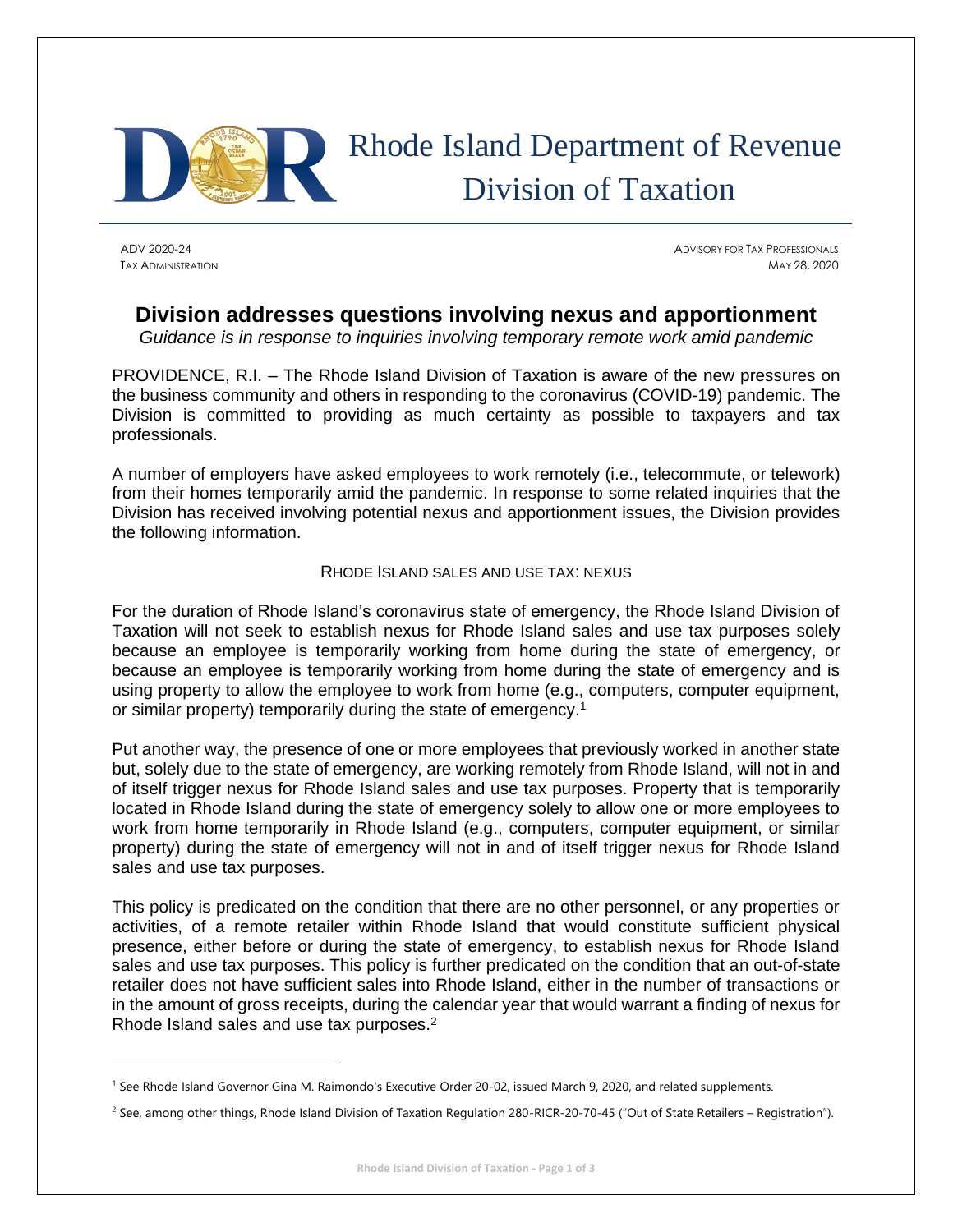#### RHODE ISLAND CORPORATE INCOME TAX: NEXUS

For the duration of Rhode Island's coronavirus state of emergency, the Rhode Island Division of Taxation will not seek to establish nexus for Rhode Island corporate income tax purposes solely because an employee is temporarily working from home during the state of emergency, or

because an employee is temporarily working from home during the state of emergency and is using property to allow the employee to work from home (e.g., computers, computer equipment, or similar property) temporarily during the state of emergency.<sup>3</sup>

Put another way, the presence of one or more employees that previously worked in another state but, solely due to the state of emergency, are working remotely from Rhode Island, will not in and of itself trigger nexus for Rhode

#### **Latest updates**

For the latest information about Rhode Island state taxes amid the coronavirus pandemic, see the Division of Taxation's coronavirus webpage: [http://www.tax.ri.gov/COVID/.](http://www.tax.ri.gov/COVID/)

Island corporate income tax purposes. Property that is temporarily located in Rhode Island during the state of emergency solely to allow one or more employees to work from home temporarily in Rhode Island (e.g., computers, computer equipment, or similar property) during the state of emergency will not in and of itself trigger nexus for Rhode Island corporate income tax purposes.

In addition, the performance of any services by such employees within Rhode Island will not, of itself, cause their employer to lose the protection of Public Law 86-272.<sup>4</sup> This policy is predicated on the condition that there are no other activities being conducted within Rhode Island on behalf such out-of-state corporate employers, either before or during Rhode Island's coronavirus state of emergency, that would establish nexus with Rhode Island for corporate income tax purposes.<sup>5</sup>

#### RHODE ISLAND TAXATION: APPORTIONMENT

If a business derives income from sources within and outside of Rhode Island, its net income must be apportioned by various formulas depending on the nature of the business and the structure of the entity. In general, some entities must use an apportionment method involving a single factor: sales. Others must use an apportionment formula involving three factors: property, sales, and payroll.

For the duration of Rhode Island's coronavirus state of emergency, services performed by one or more employees, who previously worked in another state but, solely due to the pandemic, are now working remotely from Rhode Island, will not be considered by the Rhode Island Division of Taxation to increase the numerator of their employer's payroll factor for purposes of apportioning income.

<sup>&</sup>lt;sup>3</sup> Rhode Island's corporate income tax is also known as the business corporation tax (see Rhode Island General Laws Chapter 44-11).

<sup>4</sup> United States Public Law 86-272, codified at 15 U.S. Code § 381 *et seq*.

<sup>5</sup> See, among other things, Rhode Island Division of Taxation Regulation 280-RICR-20-25-8 ("Nexus").